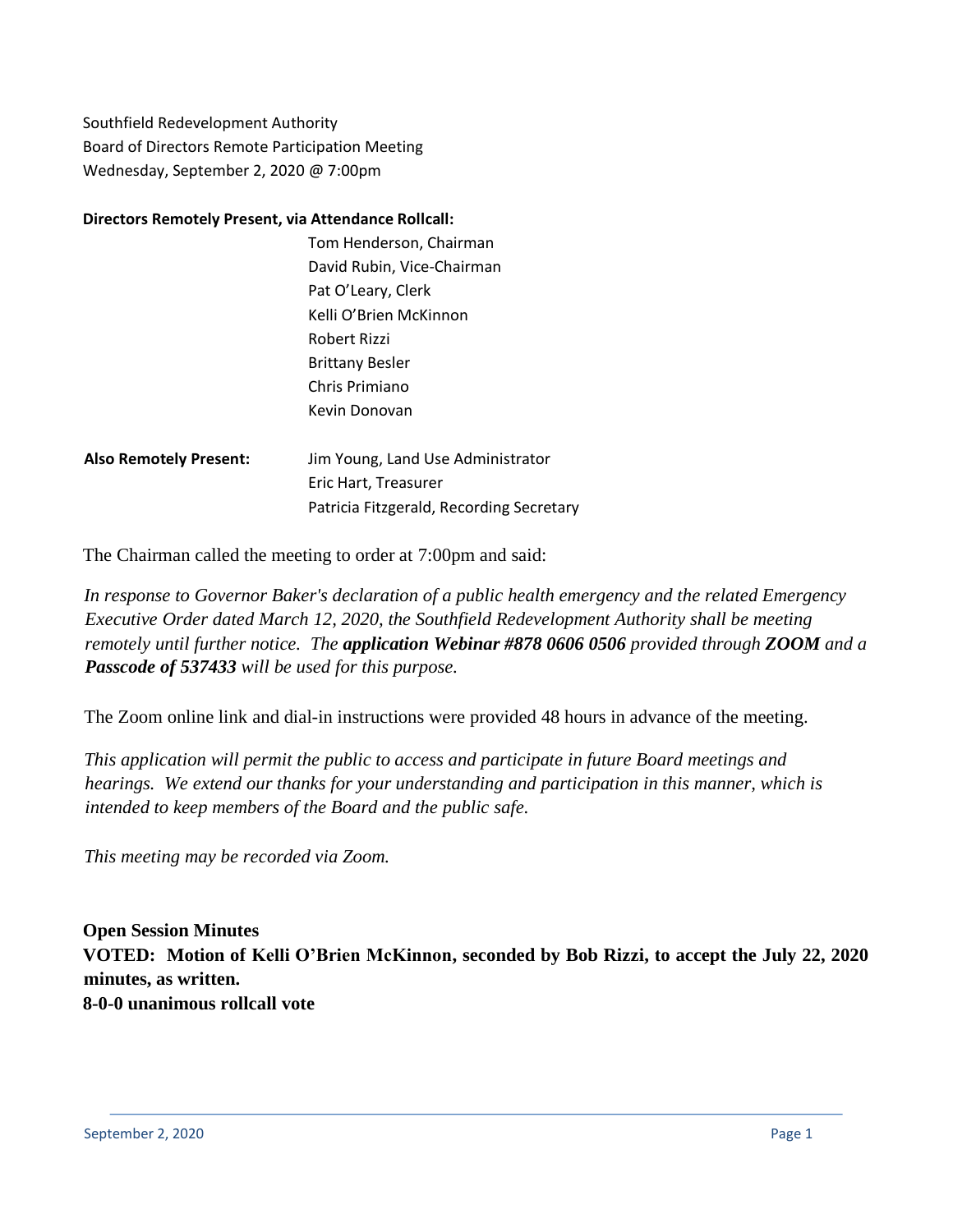## **Sewer Pump Station #1 – Operation and Maintenance Update**

Chairman Henderson and Mr. Young provided an update on Pump Station #1, and noted that they had recently received low water alarms. A resident recently contacted Mr. Young regarding a system backup. Williamson evaluated the station and noted that the water level controls were impacted by grease/solids buildup. Mr. Young noted that the FY21 Budget only has funds for two inspections and solids skimming for the station, but that due to heavier use than normal due to the pandemic, it is recommended that monthly maintenance be performed at the station. Mr. Young will have a transfer request ready for discussion at the next Board meeting, and a cleaning effort is scheduled for tomorrow.

## **Facilities Update**

Mr. Young said there has been lots of unwanted activity this year at Union Point, including trespassing, destruction of property, breaking and entering, dumping, arson and attempted arson. Staff recently set up a trail camera at the former Fire Station. The camera took pictures of three individuals around the Fire Station last Wednesday. Mr. Young met with Weymouth Police on site to file a report, and prepared a flyer to post on the building and distribute to the neighborhood association.

### **Treasurer's Report**

Mr. Hart said a couple of parcels in the Town of Weymouth need to be abated due to an oversight that occurred during FY18. He will be seeking permission from the state to allow a total abatement of \$3,578 for two parcels.

#### Motion 20-016 Abatement Request

**VOTED: Motion of Kelli O'Brien McKinnon, seconded by Chris Primiano, to request that the Commissioner of Revenue grant the Board permission to abate the Fiscal 2018 special assessment on Weymouth parcels 58-652-027 and 58-652-029 in the amounts of \$1,789 each, totaling \$3,578. 7-0-1 rollcall vote; Dave Rubin abstained**

#### Motion 20-017 – Transfers

Mr. Young reviewed reasons for the transfers:

- \$5,000 SRA building needs burglar alarm and monitoring; QCAP building needs a new fire alarm panel and monitoring
- \$21,000 Parkway electricity costs October June, recent traffic signal repair, and annual relamping efforts
- \$9,000 Trotter Road electricity costs, October June

Off-site storage for sensitive documents was discussed. Mr. Young said he would look into storage options.